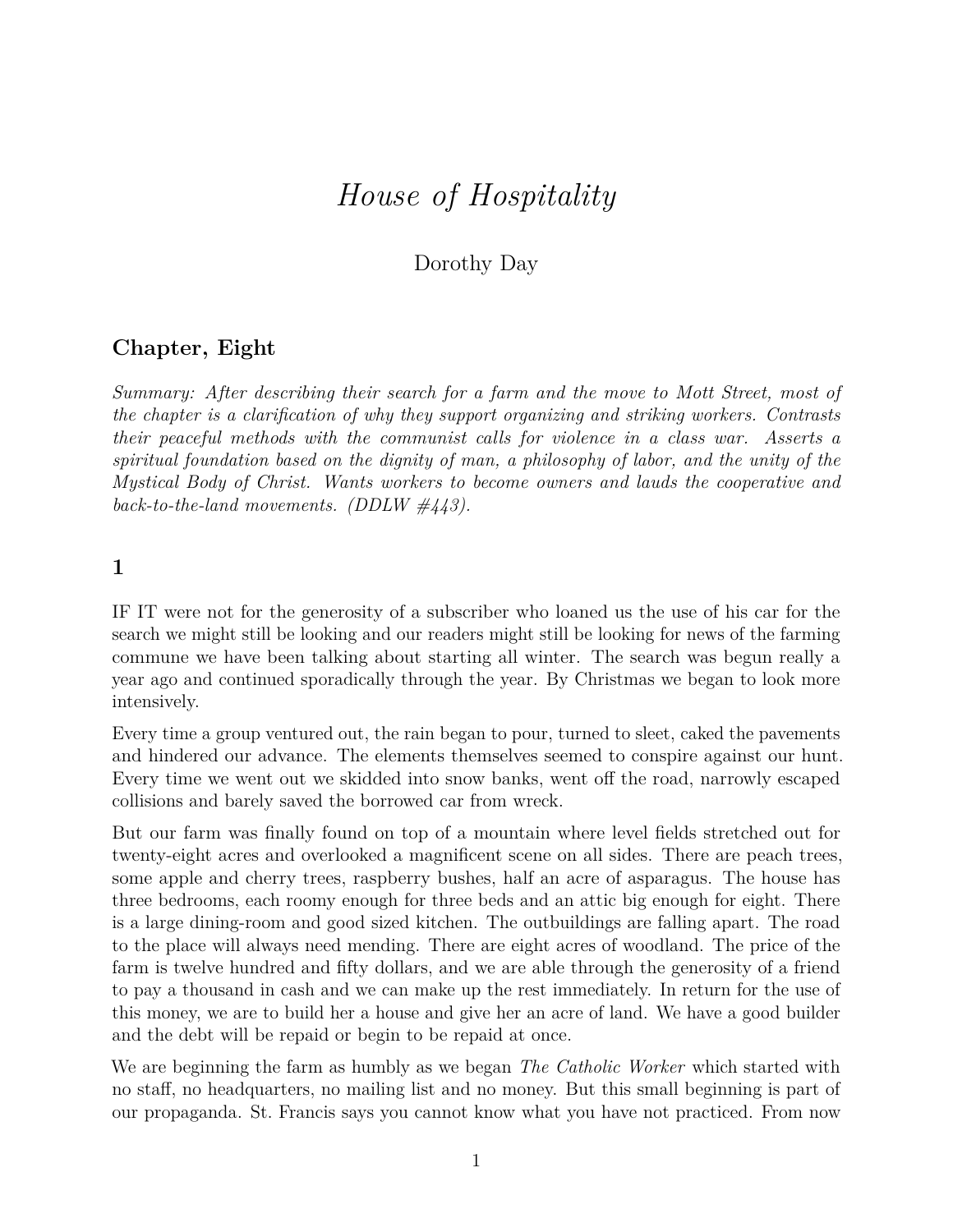on when we write about the land movement as a cure for unemployment we will be writing about a small group of people who are on the land and who, without funds and by making real sacrifices, are trying to build another way of life for themselves.

We have the land, the truck to do the moving and on April 15th a group will go to take possession. This experiment, written about from month to month, should be of interest to groups of families, to the unemployed, to the college graduate who comes out of school and does not know which way to turn.

## **2**

When Communists and Socialists laughingly accuse us of wasting too much energy on temporal matters and remind us "Seek ye first the Kingdom of Heaven," I think the words of the Pater Noster: "Thy Kingdom come *on earth* as it is in heaven." We must make it possible for people to fulfill the new commandment Jesus gave–that we love all men. Communists like to say that it is only charity (in its present ugly sense of a dole) thats enjoined, and they make charity seem ugly, and try to persuade men only to work for justice, when charity is highest of all and includes all. We must never forget that works of mercy include enlightening the ignorant and rebuking the sinner. St. Paul was advocating a boycott when he said:

"And if any man obey not our word by this epistle, note that man, and do not keep company with him, that he may be ashamed. Yet do not esteem him as an enemy, but admonish him as a brother." (II Thessalonians, 3)

Thomas a Kempis says when we are feeling dry as dust, sad and unhappy, to employ ourselves in exterior works of mercy. I know by experience how some good brisk house-cleaning can revive one's spirits. Manual labor, bringing order out of chaos, also brings serenity to the soul and we have been having a good deal of that lately, as we have moved from Charles Street.

# **3**

Little Felicia stood on the sidewalk as we moved into the Mott Street house last week and surveyed us with a pleasant smile.

"Can we come into your office and to your meetings?" she wanted to know. Some young high school students stood around and read copies of the paper aloud and a group gathered and listened.

"Are the meetings free?" they asked.

Dominick who is eight and several of his black-eyed friends were the active ones, insisting on helping us to move in, helping to store things in the cellar down under the store where the office of the paper will be from now on.

Charlie O'Rourke and Frank O'Donnell stood down below while we passed them planks, small tables, sections of book cases and stored them away in corners for future moving to the farm.

"There's a big rat like a kitten running around down here," called Charlie O'Rourke calmly.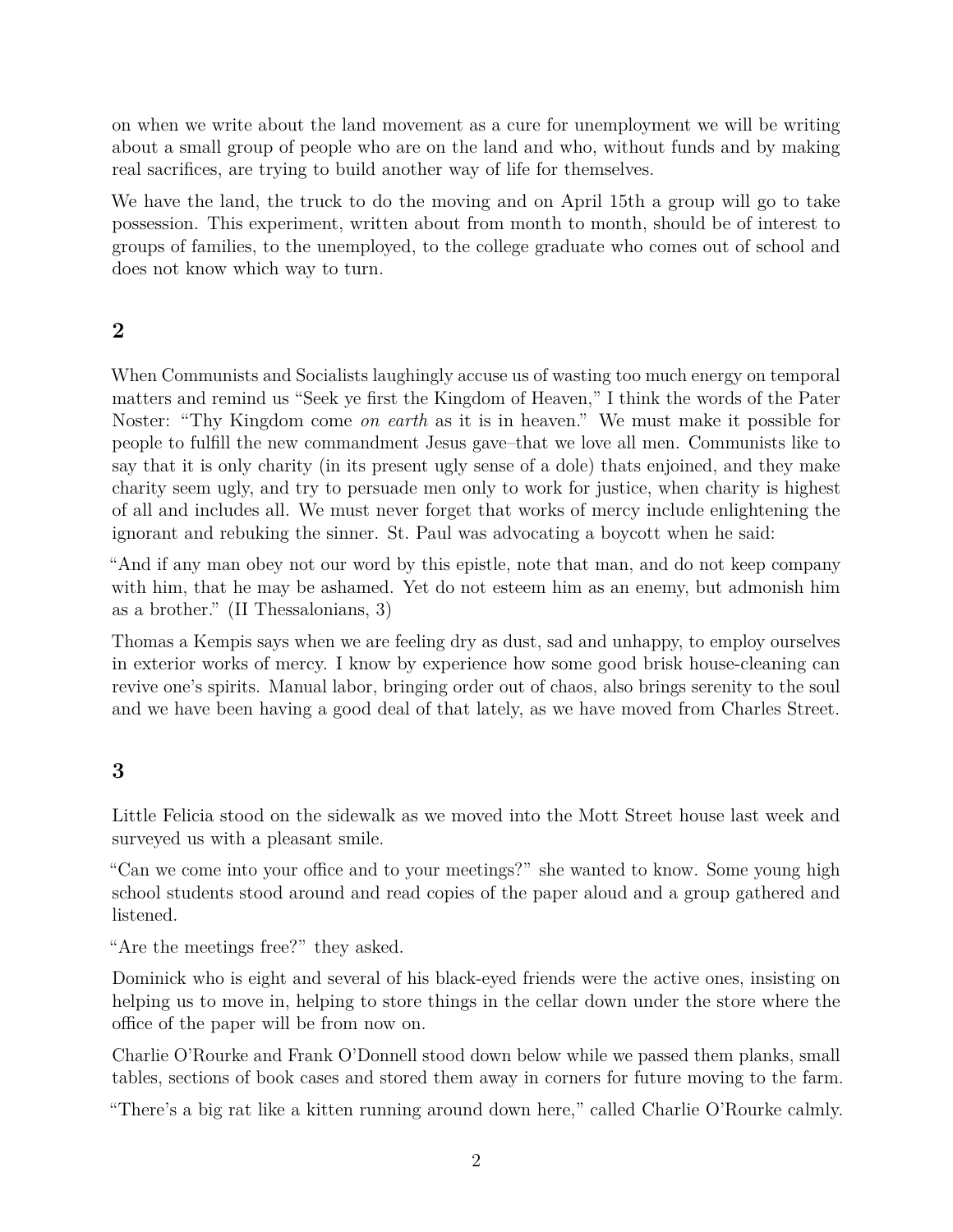"We have lots of rats," said Felicia. "When they come out in the room we jump up on the bed while my father chases them with the broom."

"It's funny when he catches them by the tail," said her friend Susie gayly.

Our new home on Mott Street is a rear tenement of twenty rooms and an apartment in the front building and store in front, the use of all of which is given us by one of our readers. It is a good solid old house, the banisters like iron, the walls of brick and built to stay. There are plenty of windows and in the morning the sun comes in. We brought some plants in from Staten Island and hope eventually to have a little grotto out in the yard with St. Joseph in it, to oversee the house. The day-lilies and daisy plants will last for awhile and then can be replaced by other flowers from the farm.

We are overwhelmed with the space of our new home and so far as we ourselves are concerned, the rats do not bother us at all.

The moving day, Saturday, April 18th, was a happy one. There must have been twelve loads of furniture coming down from Charles Street on the old truck we bought last month. Hard as the work was, it meant that those able bodied ones who were working and who are king forward to working on the farming commune, were that much nearer to the country. One of the movers, with a gigantic icebox on his shoulders, grinned at me as he passed.

"I'm a longshoreman and I'm used to heavy work," he said, stretching himself as he set down his load. \*"The Catholic Worker\* has been a good friend of ours and when I and my friends came in to get some of your breakfast this morning and found you moving, we were glad we could help you."

The work of painting and cleaning is still going on, but we are at home in that we feel settled and happy in our new abode, at home in that we are welcoming guests as usual, who we are sure will excuse the present disorder. There is love and devotion going into the decorating of the house. Our benefactor is donating linoleum for the kitchen and dining room and curtains for the entire house and it will be a clean cheerful place. We cannot promise always to be orderly when there are so many guests that the walls bulge with them. But the disorder that will be present will be a comfortable disorder.

The Lord sends us more rooms to accommodate guests and at once there are more guests, fellow workers who have no other place to go. There is a seamen's strike going on and many of the men have been sleeping on the floor of the strike headquarters for weeks. Down in the country too, the house is crammed, and with this large community numbering about fifty who need to be fed three meals a day, we are faced with the fact that there is \$6.80 on hand and a grocery bill of two hundred, and a printing bill of four hundred. Rosemary, who leads the kitchen police, now says she can feed an able-bodied man for two dollars a week, but that is without meat.

## **4**

It was after this early spring seamen's strike that I made the following speech and rewrote it as an article afterwards, to try to clarify our stand in regard to conflicts such as the present one we were engaged in: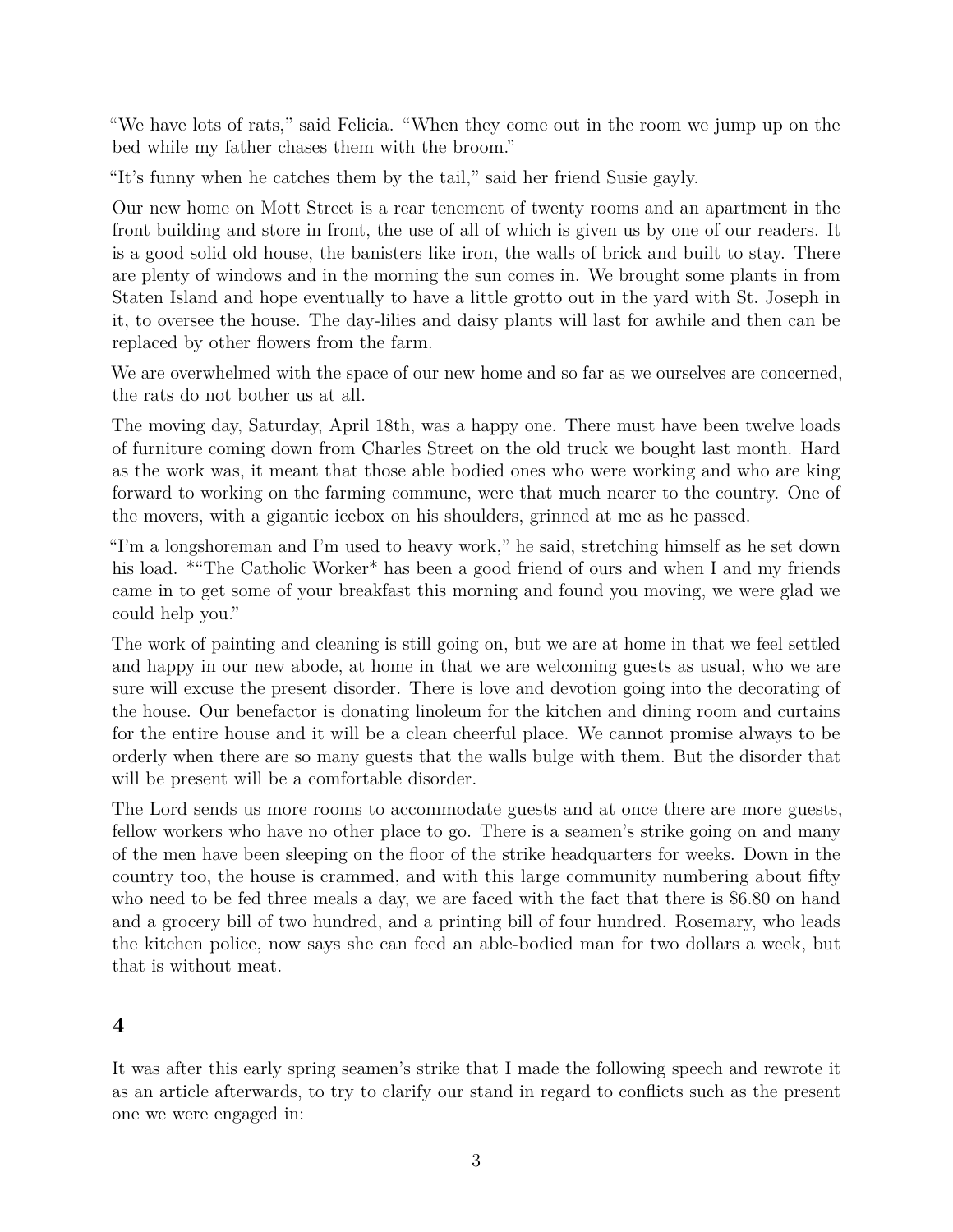"Let us be honest, let us say that fundamentally, the stand we are taking is not on the ground of wages and hours and conditions of labor, but on the fundamental truth that men should be treated not as chattels, but as human beings, as 'temples of the Holy Ghost.' When Christ took on our human nature, when He became Man, He dignified and ennobled human nature. He said, 'The Kingdom of Heaven is within you.' When men are striking, they are following an impulse, often blind, often uninformed, but a good impulse–one could even say an inspiration of the Holy Spirit. They are trying to uphold their rights to be treated not as slaves, but as men. They are fighting for a share in the management, for their right to be considered partners in the enterprise in which they are engaged. They are fighting against the idea of their labor as a commodity, to be bought and sold.

"Let us concede that the conditions at the Victor RCA plant down in Camden, where a strike started last month, which is said to involve 13,000 men, are not bad conditions, and that wages and hours are not bad. There probably is a company union which is supposed to take care of such conditions and complaints, but it perpetuates the enslavement of the worker.

"Let us concede that the conditions of the seamen are not so atrocious as the Daily *Worker* contends. (It is no use talking about the steward's department on passenger ships which has had, and in some cases still has, unbearable hours and conditions of labor.) Let us get down to the fundamental point that the seamen are striking for the right to be considered partners, sharers in responsibility, the right to be treated as men and not as chattels.

"Is it not a cause worth fighting for? Is it not a cause which demands all the courage, and all the integrity, of the men involved? Let us be frank and make this our issue.

"Let us be honest and confess that it is the social order which we wish to change. The workers are never going to be satisfied, no matter how much pay they get, no matter what their hours are.

"This, of course, is the contention of the ship owners, of employers and industrialists the world over. They know that strikes are going to go on, no matter what concessions are made along these lines. They too will not face the fundamental issues involved.

"During the seamen's strike in the spring and the months after when the men were staying at the Catholic Worker House on Mott Street–there were about fifty who came and found jobs and went away to have their places taken by others–we had an opportunity to talk to many of them. There was many a round table discussion over the preparation of vegetables and the washing of dishes and the mailing out of the paper (for the men joined in our work while they were with us). They have written to us since they left, and they return to see us when they come back into port.

"One night we were talking with a Communist, a young fellow from Iowa, born of a Catholic father and a Methodist mother. It was hard to talk to him–we were both convinced we were right, we were both animated by the truth–but he refused to concede the spiritual. Philosophically we differed. But a great many truths came out in these arguments.

"He used to stand in the middle of the kitchen floor, a dish towel in his hands, and suspend all operations while he talked. Tennessee, Yank, Ryan and the others went on working, laughing at his earnestness and his inability to co-ordinate work and discussion.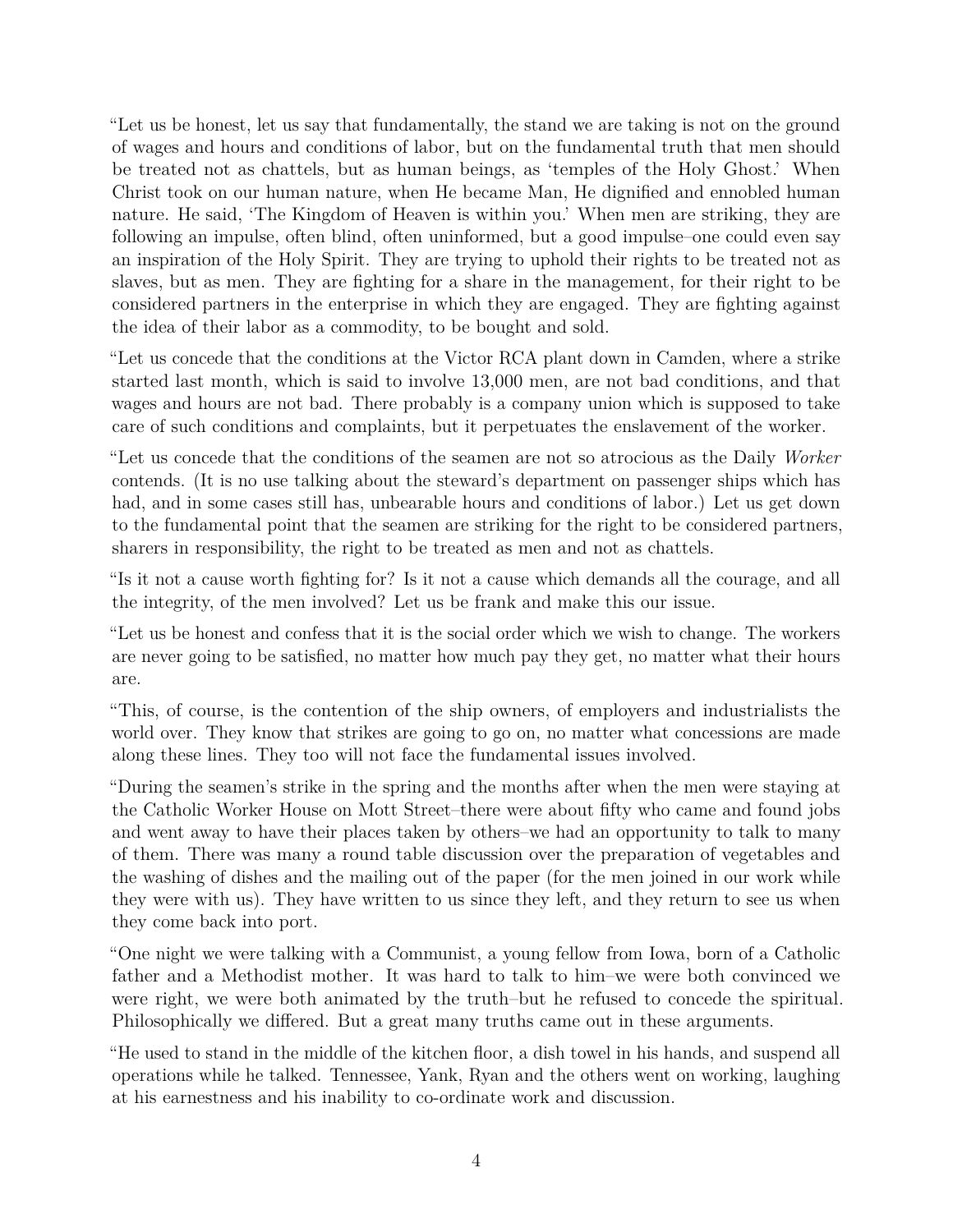"He used to take refuge in anti-clericalism, in attacks on our refusal to face facts, in what he liked to label our 'sentimentality.' Often he would be driven to name-calling because he felt himself defeated in argument and there was no other refuge for him.

"But there were many things we agreed on.

"He was telling us one night how he caused a disturbance on board ship over the constant mess of stew they had been served. Overtime work, crowded quarters, uncomfortable mattresses, the menu, all these were the issues seized upon as a chance for a disturbance, a miniature strike. He had been spending his days at sea figuring out ways to forward the revolution, and on this occasion it was stew.

"We asked him whether he really thought that a cause worth fighting for to the shedding of blood. We asked him whether the other seamen, who were fundamentally sane, did not object to these obstructionist tactics of the Communist. If they did not hinder their own cause by this tactic?

"He maintained that if they would not join in it was because they were cowardly and selfish.

"We maintained that it was because they knew it was not the cause for which they were fighting.

"We pointed out that there on Mott Street they were sleeping six in an apartment, between blankets, no sheets, that the food was insufficient, and the washing facilities most primitive. They had no showers, no hot water to wash out their clothes. (And they were always washing out their clothes. A cleaner lot of men would be hard to find.) They had to walk ten blocks to get to a public bath.

"We pointed out that if the men were running the ship themselves, they would put up with any sacrifice, go without food, submit to crowded quarters, take a minimum of pay, if only they were recognized as masters of their own destinies. 'And that is why we are working towards a workers' republic,' he said triumphantly.

"We made him admit that some men were capable of leadership and others weren't, that some men were trained to hold certain positions and had to hold them. We brought out Tawney's ideas of functional classes as opposed to acquisitive classes.

"But the worker had no chance to improve himself so he could become an officer, he claimed. Or if he had, he was still in the position of being a flunkey, or a hireling of the masters. There was always the profit system, the idea of labor being sold as a commodity, whether it was the labor of the captain or the crew.

"It was, we conceded, the whole social system that was out of joint. And it was to reconstruct the social order, that we were throwing ourselves in with the workers, whether in factories or shipyards or on the sea.

"The co-operative movement is a good one because it offers an opportunity to rebuild within the shell of the old with a new philosophy, which is a philosophy so old that it seems like new. And in the co-operative movement there is a chance for a real united front and for a peaceful and ethical accomplishment of our aims. But where there is no chance at co-operative enterprise right now, in factories and on ships, what then?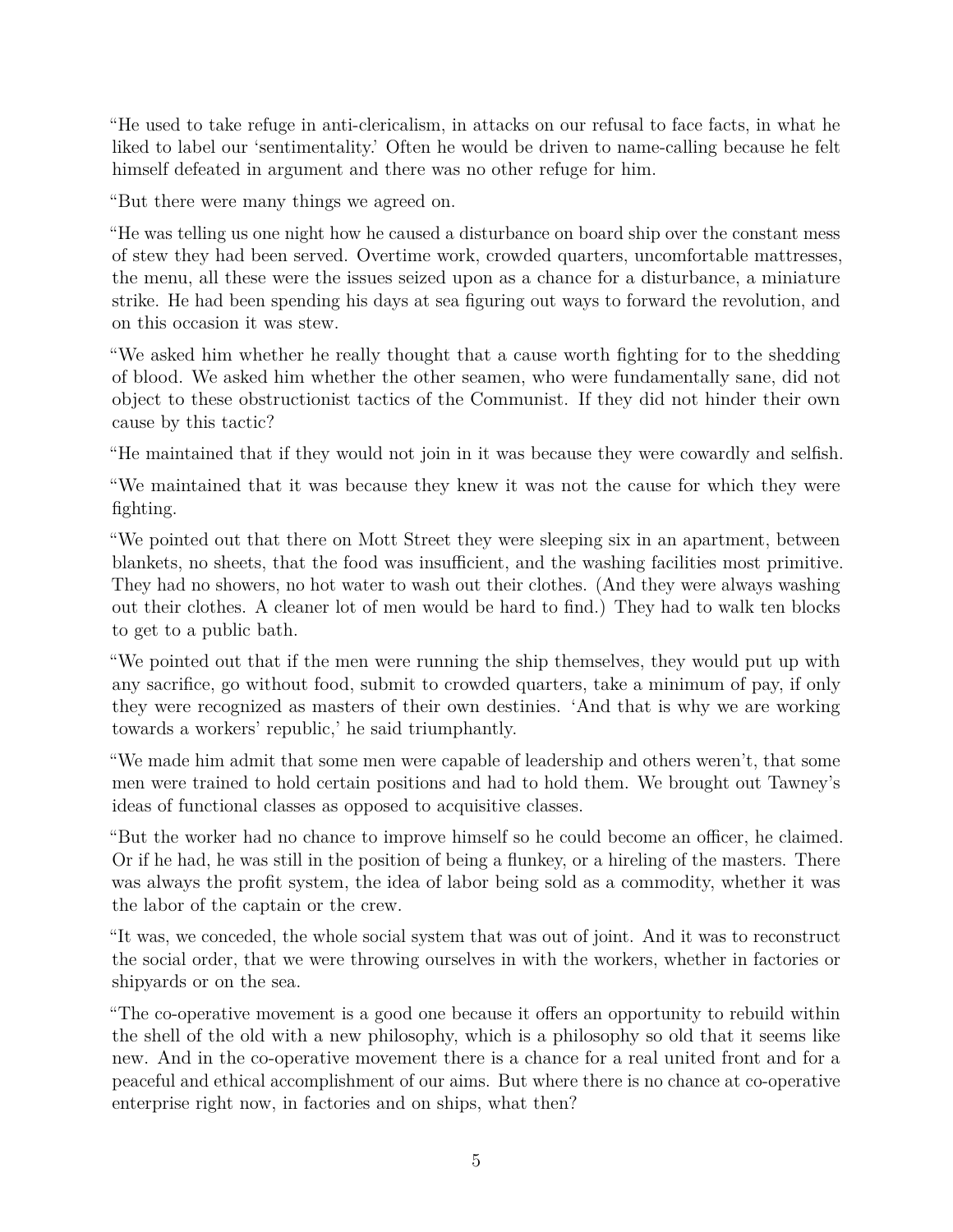"The Popes have hit the nail on the head. 'No man may outrage with impunity that human dignity which God Himself treats with reverence . . . Religion teaches the rich man and employer that their work people are not their slaves; that they must respect in every man his dignity as a man and as a Christian; that labor is an honorable employment: and that it is shameful and inhuman to treat men like chattels to make money by, or to look upon them merely as so much muscle or physical power.'

"These are fundamental principles which the A. F. of L. has neglected to bring out. They have based their appeal on enlightened self-interest, a phrase reeking with selfishness and containing a warning and a threat. A warning to the workers of the world that they are working for themselves alone, and not as 'members one of another.' One can see how it has worked out in this country. What percentage of the workers are organized? A fraction only of the laboring men of the country. And how has the highly organized workman cared for his poorer brother? There has grown up an aristocracy of labor, so that it is an irksome fact that bricklayers and printers receive more than farmers or editors in the necessary goods of this world–in goods which we should strive for in order that we may have those God-given means to develop to the full and achieve the Kingdom of Heaven.

"We are not losing sight of the fact that our end is spiritual. We are not losing sight of the fact that these better conditions of labor are means to an end. But the labor movement has lost sight of this fact. The leaders have forgotten such a thing as a philosophy of labor. They have not given to the worker the philosophy of labor, and they have betrayed him.

"And the inarticulate rank and file throughout the world is rising up in rebellion, and are being labeled Communists for so doing, for refusing to accept the authority of such leaders, which they very rightly do not consider just authority. They intuitively know better than their leaders what they are looking for. But they allow themselves to be misled and deceived.

"We have so positive a program that we need all our energy, we have to bend all our forces, material and spiritual, to this end, to promulgate it. Let us uphold our positive program of changing the social order.

"But let us too examine the Communist means to the end which they claim they are working for, a true brotherhood of man. We do not talk about a classless society, because we acknowledge functional classes as opposed to acquisitive classes.

"We agree with this end, but we do not agree on the means to attain it.

"The Communists say: 'All men are our brothers except the capitalists, so we will kill them off.' They do not actually believe in the dignity of man as a human being, because they try to set off one or another class of men and say 'they are not our brothers and never will be. So let us liquidate them,' and then to point their argument they say with scorn, 'Do you ever think to convert J. P. Morgan, or Rockefeller or Charlie Schwab?'

"They are protesting against man's brutality to man, and at the same time they perpetuate it. It is like having one more war to end all wars. We disagree with this technique of class war, without which the Communist says the brotherhood of man can never be achieved.

"'Nothing will be achieved until the worker rises up in arms and forcibly takes the position that is his,' the Communist says. 'Your movement, which trusts to peaceful means, radical